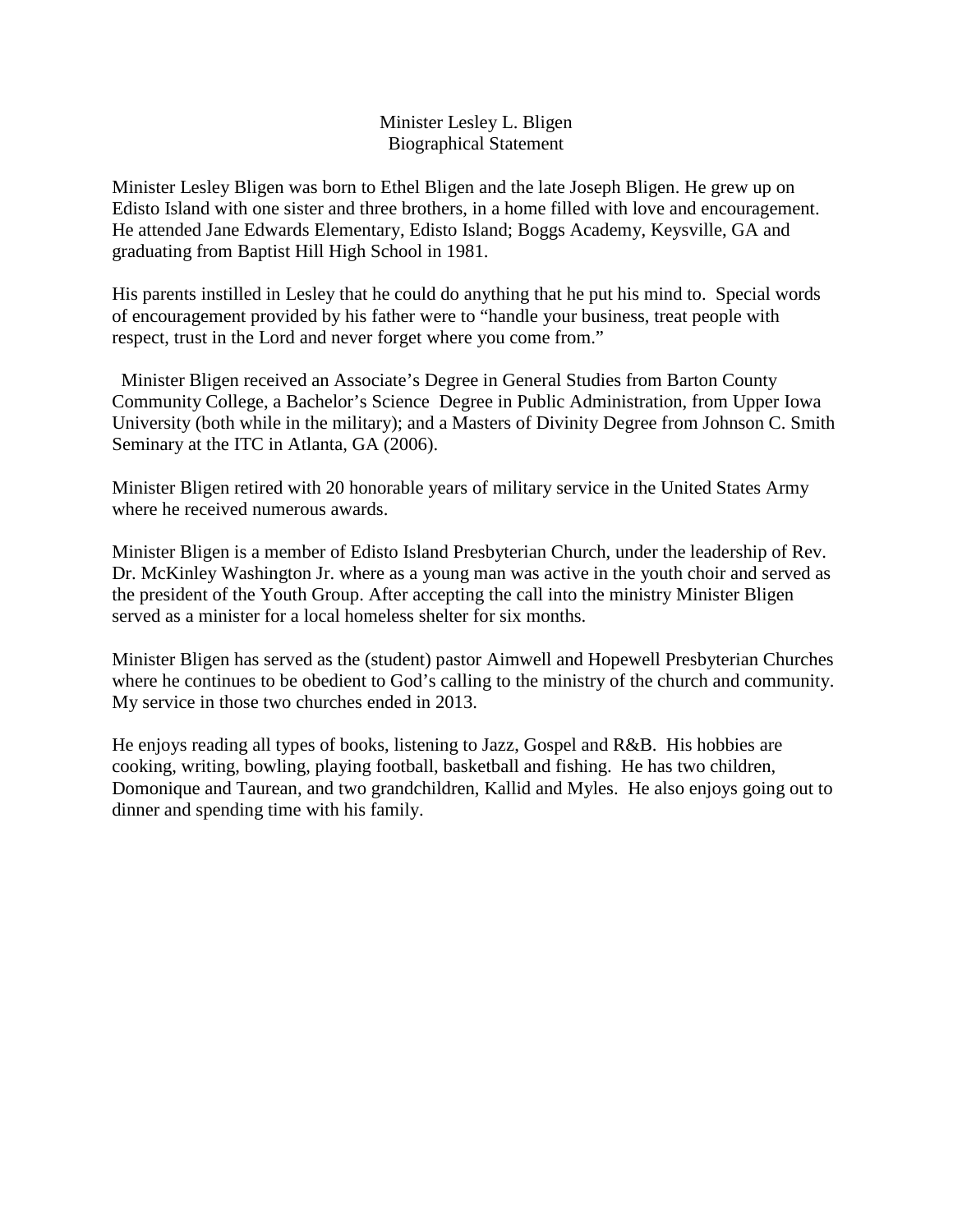## MY FAITH JOURNEY

My faith journey began in 1963, with my birth and my baptism (at the Edisto United Presbyterian Church). I grew up in a Christian home with a Presbyterian father and a Methodist mother.

I served as the Youth President, on the Youth Choir, was a faithful in my attendance in Sunday School and the functions that pertained to the Youth of the church. I attended Boggs Academy, in Keysville, GA., as a part of my formal schooling, spending my  $8<sup>th</sup> - 10<sup>th</sup>$  grade school years there. I returned home and to Baptist Hill High School and to Edisto United Presbyterian Church.

Upon graduating I entered the military, where I served my country for twenty years. During this time I attended many different Protestant Churches, including a Pentecostal Church, but the desire for the church of my youth never left me. So when I retired, I came home and back to my church roots and what was now Edisto Presbyterian Church, USA.

In the Fall of 2002 I had a dream where I replaced Rev. Dr. McKinley Washington, Jr., my pastor, as the pastor of Edisto Pres. He and I were seated in the pulpit area and he was telling me some things, then he got into the pulpit. Announced his retirement and introduced me as the new pastor. I stood up, we embraced and I entered the pulpit and began to preach. I kept this to myself for a while, not sure what it meant. For about 2 months after the dream every night at about 2 a.m. I was awaken and guided to a passage of scripture and I began to write sermons. These experiences awaken me to the call of God to the ministry of His church and to His claim on my life.

When I finally spoke about it, I did so to my mom, who told me that God wanted a more intimate relationship with me. I began to search colleges in the area to see what kind of classes they offered and finding none, I went to Rev. Washington who immediately said, "I've been waiting on you." We talked about it, about my being called by God, and later that year (2003) I was in seminary.

I have worked with two churches as a Student pastor and I must say that it has been an awesome experience. There have been highs and lows, good and bad, sweat and tears and the exposure to the deeper calling to ministry, not just to preaching. I have always believed that a preacher and a pastor are two different things. I have been called to preach (although that has been questioned by some), but also to ministry, serving God and God's people, utilizing the gifts given me.

One of the most difficult obstacles along this journey has been passing all of the Ordination Exams. I believe that I was being tested in many ways and on many levels, but mostly in my trust in God. I felt that I knew the work, felt good about passing any number of the exams, but I was not attentive to what God was doing in me. I paid too much attention to what I thought God was doing in the church.

I refused to let my faith in what I knew God had called me to do not be accomplished. If I put my trust in God, first and allow God to be Lord of my conscience and God's Spirit to be my guiding force, I knew that I would persevere. The road has been difficult at times. The journey has been seemingly a blessing in spite of everything. I have lost a lot while on this journey. I lost my dad, have been separated from some family, and I've lost some friends. But I am still here. And through it all I know that God has been by my side preparing me to serve a congregation willing to trust GOD and step out on FAITH.

My journey has to serve as a Student Pastor of Aimwell and Hopewell Presbyterian Churches in Walterboro for 8 years. And NOW with the opportunity to be the Pastor of College Heights Presbyterian Church in Fayetteville, NC.